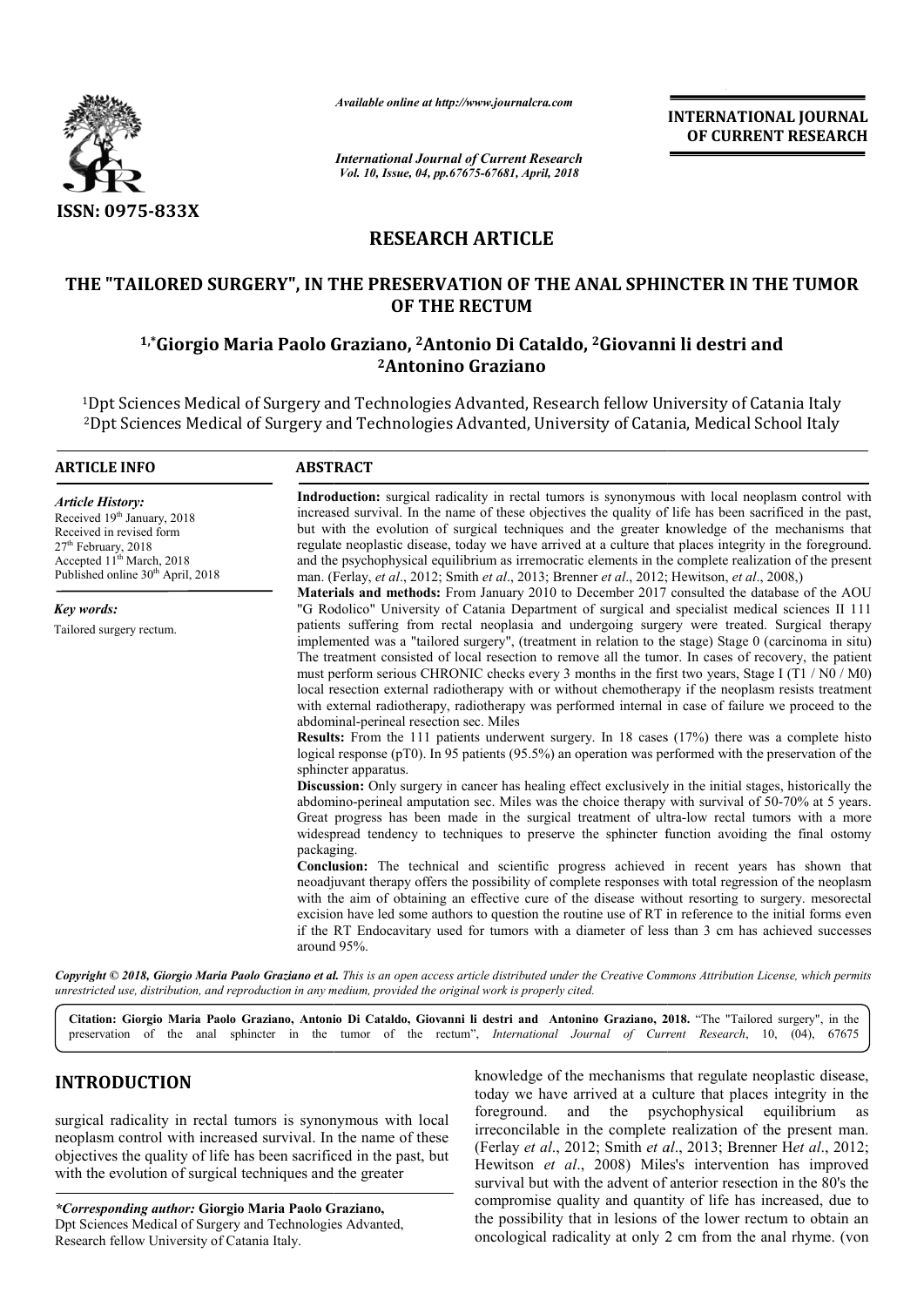Karsa *et al* 2008, Majumdar SR*et al* 2008, . Van Gijn W *et al* 2010) The possibility also to ascertain the limited lymph node MTS in tumors T1, T2a, and the definition of the small size of the lesion, not ulcerated and mobile. Indications for sphincter conservation are not well defined at this time because the first clinical experiences with preoperative radiotherapy oriented on the possible preservation of sphincter in patients who are candidates for resection of the abdomen and perineal were reported at the beginning of the 90s with the percentage of complete remissions were 10-17% prospective studies in the absence of multicentality include adequate number of patients and their homogeneity but still limited Even the introduction of the adjuvant therapy protocols in cancer of the target involves, especially in the low, an increase in the number of conservation interventions compared to the initial diagnosis. (Brawley, 2011; van de Velde *et al*., 2014; Bipat *et al*., 2004; Graziano *et al*., 2017). It is undeniable that preoperative radiological and chemotherapy therapies reduce the volume, and the risk of intraoperative neoplastic diffusion. However, in literature there is no unanimity in defining the criteria for the conversion of a Miles versus an intervention with the preservation of the anal sphincter. This is due to the diversity of the results achieved and to the different surgical schools, because the different techniques set up collide with the need to ensure adequate distance from the neoplasm and affect the determination of the limit level of the tumor that allows a radical surgery. (Graziano *et al*., 2017). Further progress has been achieved in the TNM classification, since with the definition of histological grading, and identifying factors that determine a high or low risk of local recurrences or neoplastic progression, it has been possible to define their tumors in stageT1NoMo real lymph node and parietal invasiveness followed by radical local excision. The aim of the present study is to select and analyze the factors that influence both the quality of life and to improve the selection of cases to be treated with sphincter conservative therapy in relation to our clinical experience.

### **MATERIAL AND METHODS**

From January 2010 to December 2017 consulted the database of the AOU "G Rodolico" University of Catania Department of surgical and specialist medical sciences II were treated 111 patients affected by neoplasms of the colon rectum and underwent surgery (only 25 cases for neoplasm rectum).



**Fig. 1. colonoscopy neoformation rectus**

The clinical signs that emerged in patients observed at the clinical examination were: the retrieval of blood in the stool accompanied or not by diarrhea and constipation, asthenia, malaise, rapid weight loss and anemia without apparent reasons. All the patients performed the occult blood in the stool. Digital exploration of the rectum. The colonoscopy (fig. 1,) and echo endoscopy (Fig. 1. bis)



**Fig. 1. bis echo endoscopy**

which allowed the identification and removal of all polyps as well as the possibility of biopsies on the neoformation. virtual endoscopy which, through the digital reconstruction of images collected by CT scan or magnetic resonance imaging (fig. 3,4),



**Fig. 2. CT tumor rectum**



**Fig. 3. RNM tumor rectum**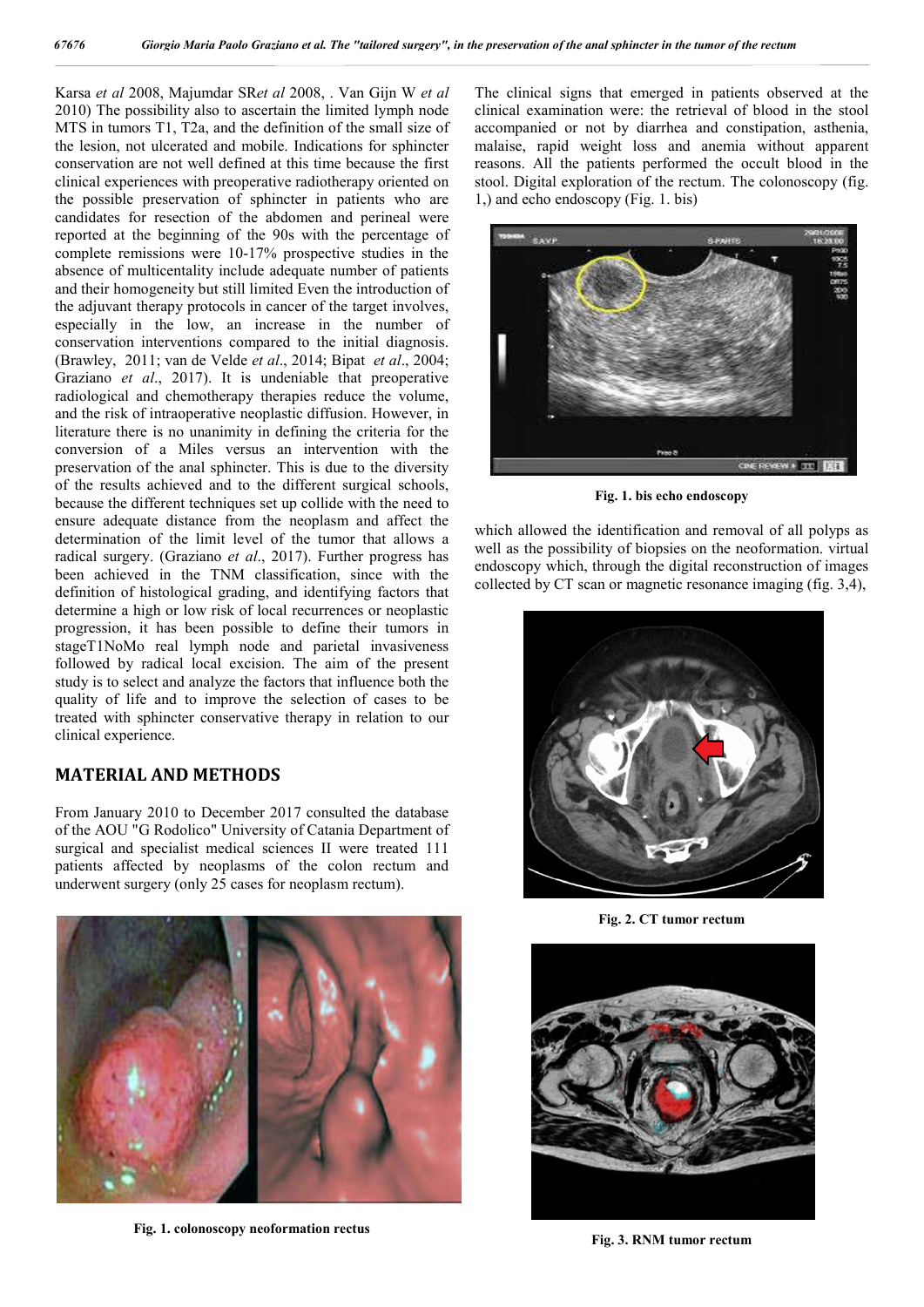

**Fig. 4. RNM tumor rectum**

Has allowed to visualize the entire lumen of the colorectal, in order to identify a possible pathology present inside the same with sensitivity for all lesions above the centimeter. finally, PET was used above all in the localization of occult MTS. The surgical therapy implemented was a "tailored surgery", (treatment in relation to the stage) Stage 0 (carcinoma in situ) The treatment consisted of local resection to remove all the tumor. In cases of recovery, the patient must perform serious CHRONIC checks every 3 months in the first two years, Stage I (T1 / N0 / M0) local resection external radiotherapy with or without chemotherapy if the neoplasm resists treatment with external radiotherapy, radiotherapy was performed internal in case of failure we proceed to the abdominal-perineal resection sec.

Miles Stage II (T2-T3 / N0 / M0) Local resection External radiotherapy with chemotherapy. (in cases of non-response we will proceed to a further cycle of chemotherapy and radiotherapy) internal radiotherapy In case of persistence we proceed to resection abdominal-perineal sec. Miles. Stage III. Stadium IIIA: (T1-T2-T3 / N1 / M0) or (T4 / N0 / M0) External radiotherapy with chemotherapy. In case of persistence an additional cycle of chemotherapy and radiotherapy will be carried out. Internal radiotherapy Abdominal-perineal resection sec. Miles in case of persistence. Stage IIIB (T1-T2-T3 / N2-N3 / M0) (T4 / N1-N2-N3 / M0) External radiotherapy with chemotherapy Local resection or abortion-perineal resection sec. Miles. Stadium IV (T1-T2-T3- T4 / M1) Palliative surgery aimed at relieving symptoms and improving quality of life Palliative radiotherapy; Palliative chemotherapy and radiotherapy.

Recurrent anal cancer Radiotherapy with chemotherapy in case of postoperative recurrence Surgery in case of relapse after radiotherapy and / or chemotherapy. In the resection resection of the anterior rectum (RA) (Fig 4) the operative times were 1) The anterior resection and section of the rectum and of the intermediate rectum at least 5 cm from the inferior border of the lesion, when this is possible; alternatively, removal of the rectum and of the whole intermediate rectum, up to the plane of the anus elevators, 2) ligature of the inferior mesenteric vein below the inferior border of the pancreas.3) ligation or less of the mesenteric artery inferior to the origin 4) optional lymph node sample at the origin of the inferior mesenteric artery 5) preservation of the anal canal, equipped with its sphincter apparatus 6) package of anastomosis between colon and residual rectum, avoiding the definitive colostomy: the operation is usually performed by pure abdominis (anterior resection) with mechanical suture.7) package of anastomosis between colon and anal canal or anus, avoiding definitive abdominal colostomy. The operation is performed by combined abdominal and perineal. The technical alternatives are related to the anatomical-surgical conditions and mainly to the distance of the tumor from the anal margin. The risk of anastomotic dehiscence with sphincter salvage interventions is quite considerable  $(> 15\%)$ , so much so that temporary colostomy was appropriate.

In the Amputation of the rectus sec. Hartmann the operating times were 1) the resection by anterior, as before 2) the colostomy, leaving intact the defunzionalized sphincter. the intervention was carried out in patients in poor general conditions, in cases where the eventual anastomosis does not offer sufficient guarantees, in urgent resections. The conditions of healing resection of rectal cancer have changed over time. The main change concerns the distal clearance margin below the tumor. Classically established in 5 cm, it is clear today that microscopic intramural invasion is rare and limited below the tumor, usually not exceeding 2 cm. intermediate rectum excision is considered to be an oncologically correct maneuver that, combined with mechanical ultra-low colorectal anastomosis or with coloanal anastomosis, avoids, in many patients, the use of the Amputation of the rectum via the abdominal -Perineal sec. Miles (AAP) with permanent colostomy.

### **RESULTS**

For the 111 patients underwent surgery. In 18 cases (17%) there was a complete histological response (pT0). In 95 patients (95.5%) an operation was performed with the preservation of the sphincter apparatus. 50 out of 72 patients (75.5%) were carriers of a low rectal tumor located in the last 5 cm. In particular, it was possible to carry out an operation with preservation of the sphincter apparatus in 18 of the 39 pieces (47%) with ultra-low tumor located between 0 and 30 mm. the sphincter salvage surgery, even if technically possible, was performed only after careful risk / benefit assessment profiling more and more the necessity of a "tailored surgery". It is clear that it is now unacceptable to perform a resection of the colon or rectum that does not respect the oncological criteria of resection according to the mesenchymal planes, preserving the integrity of the intermediate colon or intermediate rectum and with an adequate removal of the lymph nodes for this purpose.

Reason stiff criteria were compiled for the compilation of a correct anatomy pathological report which must evaluate the tumor stage according to the TNM classification, the integrity of the operative piece, the distal and proximal margin of the piece, the circumferential margin corresponding to the intermediate colon or intermediate rectum, depending on the tumor, the lymph node count and the lymph node positivity rate with the search for a minimum of 12 lymph nodes. In the case in which the total number of lymphosis less than 10, the patient should be considered at high risk and sent to adjuvant treatment even in the absence of lymph node positivity (9). In this sense, more experiences reported in the literature show that the target of 12 lymph nodes is insufficient in order to obtain a correct lymph node staging.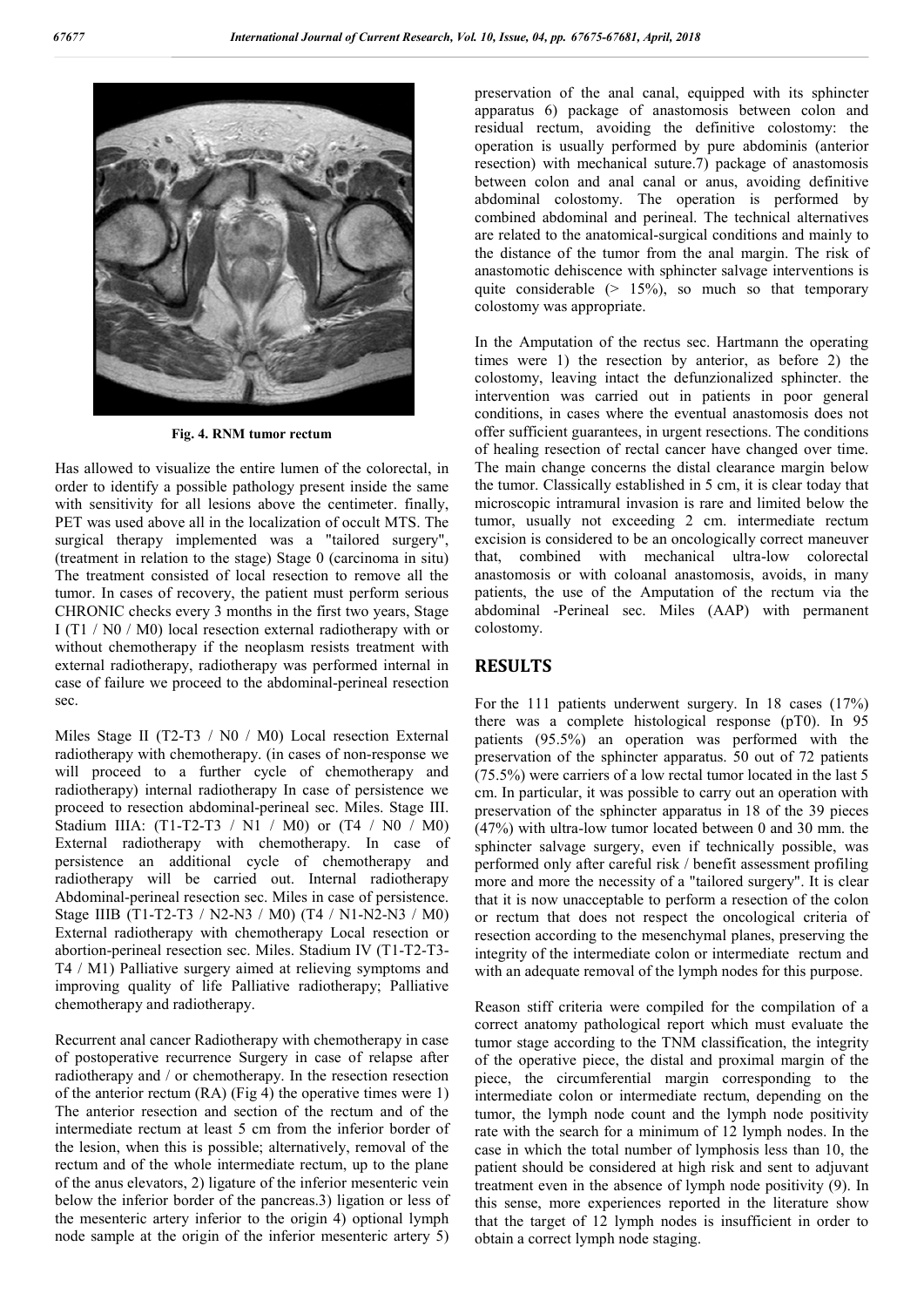In the anterior resection of the rectum, the removal of part of the colon and rectum and also of the fat tissue surrounding the rectum: the intermediate rectum, represents an important condition for the best maintenance of continence, and has contributed to reducing the rate of local recurrences to 4-5%, surgical time predicted 1) for high rectal tumors, intermediate rectum excision at least 5 cm below the apparent distal margin of the neoplasm.2) For low and medium rectal tumors, total intermediate rectum excision, with skeletonization of the rectal abutment that was sectioned on the plane of the elevators. The rescue of the sphincters with the execution of ultra-low resections with mechanical rectal anastomosis or manual anal colic allowed the rescue of the natural sphincter in cases where this was not involved by the tumor disease without compromising oncological radicalness. The anastomosis was in turn directed: both when the colic stump is joined directly to the anal canal or to the residual rectum.

The function can be affected by an increase in the frequency of the evacuations, with the presence of both fragmentation (repeated evacuations in several moments), and of continence in the faeces. This is essentially because the normal rectal reservoir is replaced by a colonic tract (sigma or descending colon) with less elasticity and a different sensitivity. This problem has been addressed both by performing a J-pouch with the construction of a new rectal reservoir with residual tract. The aim is to increase the compliance and the volume of the new rectum, in order to improve the frequency of the evacuations. The current evidence is that a 5 cm pouch increases reservoir function without compromising evacuation, but also reduces the incidence of anastomotic dehiscence. The greatest benefits are for the anastomoses to <4 cm from the anal edge Often patients complain of an inadequate Evacuation with the Need for suppositories or enemas 7% up to 1 month, and 30% up to 1 year. To remedy the latter problem, another alternative was implemented that was plastic Colon, with the aim of avoiding problems of remote evacuation and of maintaining early functional results. The literature shows that the plastic colon is safe where the creation of a J-pouch could be difficult, plastic colon and J pouch have a better function of the anastomosis directed at a follow-up of 2 years, the plastic Colon has the same results as the J-pouch . A recent possibility to preserve intestinal continuity in patients with low rectal cancer while guaranteeing the oncological radicality of surgery, was "sphincter saving" surgery fig. 5.



**Fig. 5. Inter sphincter resection for rectal cancer**

With the preservation of the sphincters in the cancer of the rectum the technique provides for the total or partial removal of the internal sphincter following the anatomical plane between internal and external sphincter, in order to guarantee an adequate distal margin and to conserve in this way the natural anus with its sphincter function. the inter sphincter resection is proposed, for selected patients, as a surgical technique oncologically safe and able to avoid a definitive stoma ensuring the patient a better quality of life. Finally, the use of adjuvant chemo-radiotherapy protocols has obtained functional results that are not always satisfactory. This led to a careful assessment of the quality of life of this category of patients

#### **DISCUSSION**

Only surgery in cancer has healing effect exclusively in the initial stages, historically the abdominal -perineal amputation sec. Miles was the choice therapy with survival of 50-70% at 5 years (Graziano *et al*., 2017; Buunen *et al*., 2009; Baek, *et al*., 2013). Great progress has been made in the surgical treatment of ultra-low rectal tumors with a more and more widespread tendency to techniques to preserve the sphincter function avoiding the packaging of definitive stomas. In the anterior resections of the rectum the intestinal continuity with the package of the anastomosis, after a resection with complete removal of the intermediate rectum, will be between the rectum and the anal canal. (Pigazzi *et al*., 2014; Graziano *et al*., 2017) This may be mechanical (at the apex of the anal canal, with preservation of the transition zone, for the easiest cases with the anastomosis near the dentate line) or manual (at the dentate line, with mucosal proctectomy for more difficult cases (Graziano *et al*., 2017; Hallet *et al*., 2009). In the surgical treatment of rectal cancer, robotic surgery is proposed for a more accurate dissection of the intermediate rectum in terms of nerve preservation and integrity of the intermediate rectum fascia with a lower conversion rate compared to the laparoscopy Currently, if a radicalization with standard resection of the rectum with TME is necessary, it should be performed within 30 days to obtain results comparable to a radical intervention performed in the first instance the possibility of a conservative surgery in rectal tumors staged as T2 for which local excision has been proposed after radiotherapy treatment for now only in of experimental protocols. (Graziano *et al*., 2017) The AA in the literature agree on the use of radiotherapy as neoadjuvant treatment of stage III extra peritoneal rectum tumor in association or not with chemotherapy administered with long or short protocol (Nascimbeni *et al*., 2002; Levic *et al*., 2013; Digennaro *et al*., 2013; Graziano *et al*., 2017).

Neoadjuvant therapy has highlighted the possibility of complete responses with total regression of the neoplasm that have opened a new study, introducing the concept of "wait and see" (Graziano *et al*., 2017). This consists of a close follow-up in patients with rectal cancer and a complete response to neoadjuvant therapy in order to achieve effective treatment of the disease without resorting to surgery. The results, with follow-up over 10 years, are encouraging but there are no randomized trials that can define it as a standard of care as the definition of complete response and its documentation through imaging techniques remains strongly debated (Graziano *et al*., 2017). In the literature a debate is also open about the indication to perform a "standard" or "extended" perineal abduction to ensure a lower rate of recurrence.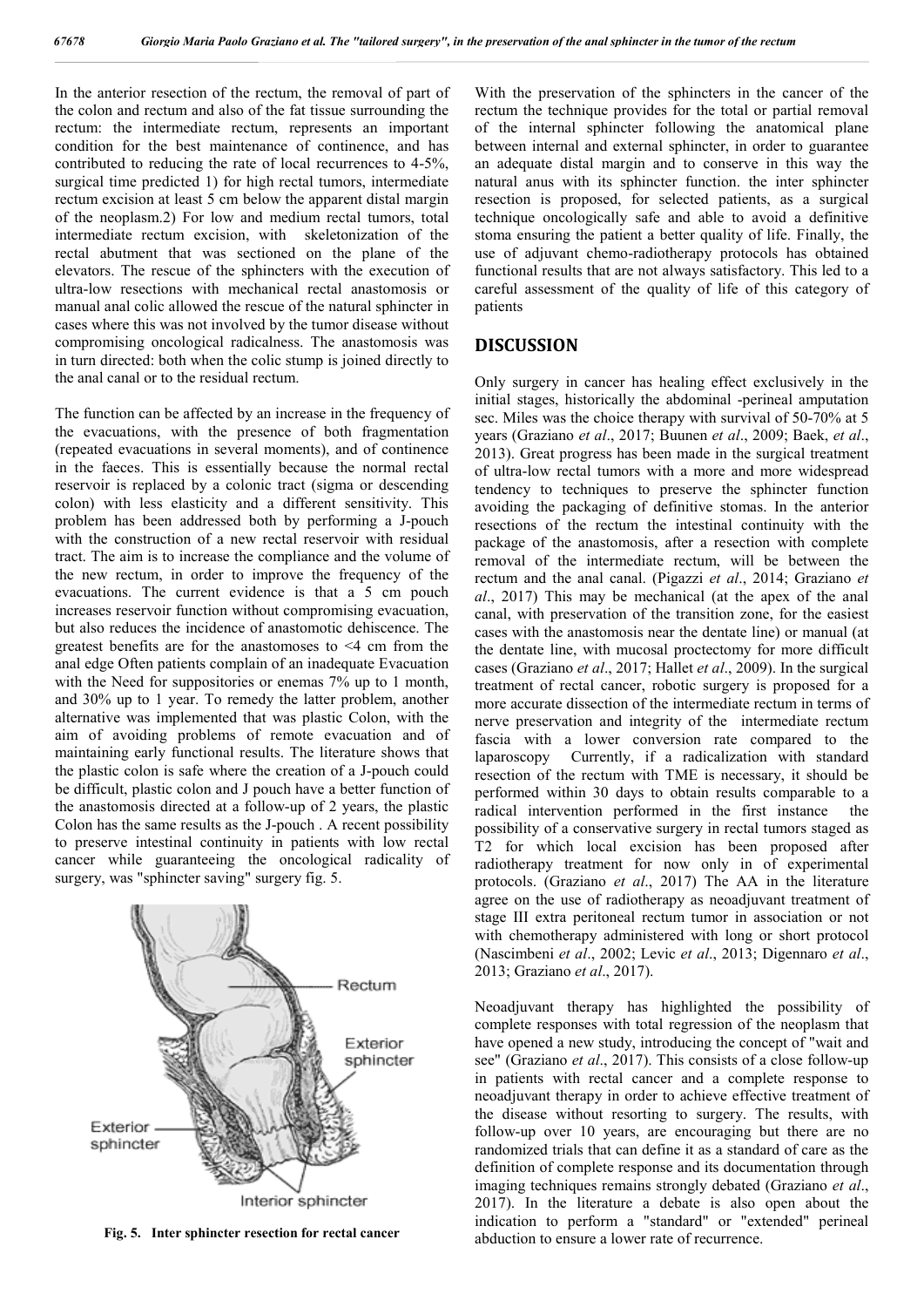A multi-center randomized trial is currently underway. In rectal reservoir the rectal ampoule is constantly in contact with the walls due to mechanical factors (sigmoid-rectal angulation and Houston valves) and its peculiar functional activity. furthermore, two important sensorial actions: contributes to the perception of rectal relaxation and is the site of certain reflexes. The rectal ampoule has a high compliance both for its natural elasticity and for the presence of the adaptation reflex (Marilyne M. Lange *et al*., 2008; Graziano *et al*., 2016). If rectal compliance is reduced (rectal reservoir resection) the volume necessary to trigger the "need" to defecate and therefore more difficult to control the continence will be reduced by the construction of a new rectal reservoir with the residual colonic tract. has the purpose of increasing the compliance and the volume of the new rectum, in order to improve the frequency of the evacuations.

In our experience the packaging of a J-pouch or plastic Colon have maintained functional results in time. (Graziano *et al*., 2016) External RT, both primary and adjuvant, contributed to the decrease in local recurrences, although the decrease in their incidence following the introduction of intermediate rectum excision techniques led some authors to question their routine use ; Indications: were neoadjuvant or primary (preoperative), the indication to preoperative radiotherapy were for T3 neoplasms, in which the tumor has exceeded the intestinal wall (). The recommended treatment involves the use of doses varying between 35 and 45 Gy in several fields for 5 days out of 7 and for 3-5 weeks. After this treatment one should wait for one to three weeks and then proceed with the operation. In the adjuvant or postoperative phase in  $T3 - T4$  and  $N +$ . In the treatment of inoperable or inextinguishable local relapses, in selected patients with low rectal tumors, primary high-dose radiation therapy allowed the resection of the primary tumor with the preservation of the sphincters (Graziano *et al*., 2016). This therapeutic approach continues to be evaluated by numerous trials RT Endocavity As exclusive therapy of the initial forms; this technique has been used for tumors with a diameter of less than 3 cm, well differentiated, mobile, without lymph nodes to exploration or trans rectum ultrasound.

The total dose is 90-120 Gy. The failure rate is reported to be less than 5%. The radiochemotherapy Adjuvant the most used treatment scheme for carcinomas of the rectum Dukes B2, C is represented by the combination of chemotherapy + radiotherapy. The scheme is as follows: 5FU - AF by RT 45Gy + boost 540 Gy, with 5FU bolus just before the RT in the first 3 days (Graziano *et al*., 2016; Ruo, *et al*., 2002) of the first and last week and then 2 cycles of chemotherapy. With this protocol a reduction of the disease recovery of 34% was achieved. Follow-up was important. A control visit program guarantees the detection of recurrence or the development of a new neoplasm, with the possibility to intervene immediately. The visits include a physical examination, a test to check the presence of occult blood in the stool, a colonoscopy, chest radiography and laboratory tests, CT and marker

#### **Conclusion**

The technical and scientific progress achieved in recent years have shown that neoadjuvant therapy offers the possibility of complete responses with total regression of the neoplasm with the aim of obtaining an effective cure of the disease without resorting to surgery. intermediate rectum have led some authors to question the routine use of RT in reference to the initial forms even if the RT Endocavitary used for tumors with

a diameter of less than 3 cm has achieved successes around 95%. The real challenge that awaits us are the screening programs, and the uniform extension of treatment standards. the need for a multidisciplinary treatment is also indispensable, in addition to the importance of lymph node luting in centers with documented experience to obtain a significant increase in absolute and disease-free survival at 5 years

## **REFERENCES**

- Baek, SK., Carmichael, JC. and Pigazzi, A. 2014. Robotic surgery: colon and rectum. Cancer J. 2013 Mar-Apr; 19(2):140-6.20.Young 20.M, Pigazzi A. Total mesorectal excision: open, laparoscopic or robotic. *Recent Results Cancer Res*, 203:47-55.
- Bipat, S., Glas, AS., Slors, FJ., *et al*., 2004. Rectal cancer: local staging and assessment of lymph node involvement with endoluminal US, CT, and MR imaging - a metaanalysis. *Radiology,* 232(3):773-83.
- Brawley, OW. 2011. The American Cancer Society and the American Health Care System. *Oncologist*, 16(7):920-5.
- Brenner, H., Bouvier, AM., Foschi, R., *et al*., 2012. Progress in colorectal cancer survival in Europe from the late 1980s to the early 21st century: the EUROCARE study. *Int J Cancer,* 131:1649-58.
- Buunen, M., Veldkamp, R., Hop, WC., *et al*., 2009. Survival after laparoscopic surgery versus open surgery for colon cancer: long-term outcome of a randomised clinical trial. Lancet Oncol 2009; 10(1):44–52.12.
- Ferlay, J., Steliarova-Foucher, E., Lortet-Tieulent, J., *et al*., 2013. Cancer incidence and mortality patterns in Europe: estimates for 40 countries in 2012. *Eur J Cancer,* 49:1374- 403.
- Giorgio Maria Paolo Graziano *et al*., 2016. On Traumatic Lesions of The Pancreas World Journal of Research and Review (WJRR) ISSN:2455-3956, Volume-2, Issue-6, June Pages 24-28
- Giorgio Maria Paolo Graziano, 2016, Diagnostic and Therapeutic In the Intestinal Duplication. *Int J Recent Sci Res,* 7(8), pp.13000-13003.
- Graziano G, *et al*(IF 3.75) (2016). The Familial Adenomatous Polyposis. A Difficult Problem, Between Prevention and Treatment. Journal of surgery and surgical research, vol. 2, p. 05-09, doi: doi.10.17352/2455-2968-000021
- Graziano G, *et al*., 2017. The MYSTERY OF LIFE . International journal of advanced research, vol. 5, p. 2640- 2646, , doi: http://dx.doi.org/10.21474/IJAR01/3055
- Graziano G, *et al*., 2017. What the anti-reflux surgery ideal? *International journal of recent scientific research*, vol. 8, p. 15106-15110,, doi: doi: 10.24327/IJRSR
- Graziano G, *et al*., 2017. Which Treatment in the Zenker diverticulum. International journal of recent scientific research, vol. 8, p. 21612-21616, doi: http://dx.doi.org/10. 24327/ijrsr.2017.0811.1107
- Graziano Giorgio Maria Paolo *et al*., 2016, Essentiality 'In The Doctor-Patient Relationship. *Int J Recent Sci Res,* 7(12), pp.14527-14537.
- Graziano Giorgio maria paolo *et al*., 2016. Which Therapeutic Treatment in Gastric Lymphoma World Journal of Research and Review (WJRR) ISSN:2455-3956, Volume-2, Issue-6, June Pages 06-09
- Graziano Giorgio Maria Paolo *et al*., 2016. A Descriptive Study of Differentially Placed Hydatid cysts *International Multispecialty Journal of Health,* (IMJH) ISSN: [2395- 6291] [Vol-2, Issue-4, April]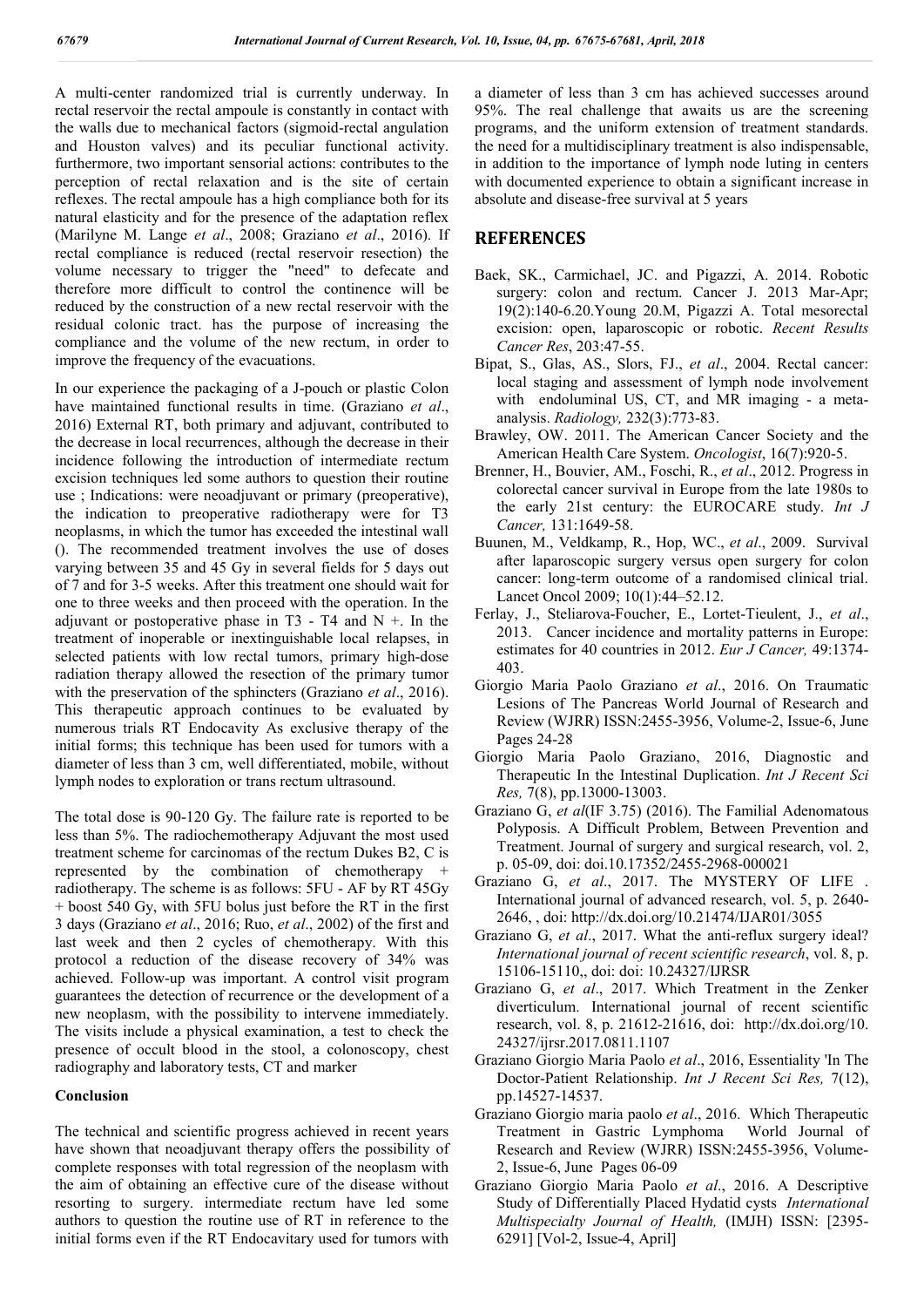- Graziano, G, *et al*., 2016. Which Treatment for Abdominal Trauma in Pediatric Age . International journal of new technology and research, vol. 2, p. 24-28,
- Graziano, G, *et al*., 2017. Congenital anomalies of the kidney and urinary tract neoplasms and in the elderly*. International journal of advanced research,* vol. 5, p. 265- 273, doi: http://dx.doi.org/10.21474/IJAR01/3512 .
- Graziano, G., *et al*., 2017. Lithiasis in urinary diversions or post prostatectomy. *International journal of recent scientific research,* vol. 8, p. 16357-16363, DOI: http://dx.doi.org/10.24327/ijrsr.2017.0804.0136,
- Graziano, G, *et al*., 2017. Papillary bladder tumor. International journal of recent scientific research, vol. 8, p. 18485-18490, DOI: http://dx.doi.org/10.24327/ijrsr .2017. 0807.0518. 24.
- Graziano G, *et al*., 2016. Renal Ureteroscopy Treatment of Kidney and Bladder Stones . *International journal of new technology and research,* vol. 2, p. 135-138,
- Graziano G, *et al*., 2016. Vascular Thoracic Fibrous Adipose Tissue (New Disease). Journal of pharmaceutical and biomedical sciences, vol. 6, p. 419-424, , doi: http://dx.doi. org/10.20936/jpbms/160265
- Graziano G, *et al*., 2016. Clinical and Molecular Anatomy of Gastrointestinal Stromal Tumors (GIST) International journal of new technology and research, vol. 2, p. 110-114,
- Graziano and Giorgio Maria Paolo, 2016. Diagnostic and therapeutic in the intestinal duplication. International journal of recent scientific research, vol. 5, p. 13000-13004, doi: 10.24327/IJRSR
- Graziano, G. 2016. Which treatment in cystic tumors of the pancreas: conservative or resection. *International journal of current advanced research,* vol. 5, p. 1190-1198, ISSN: 2319-6505, doi: DOI: 10.24327/IJCAR
- Graziano, G. and Dicataldo, A. 2017. Complications in laparoscopic cholecystectomy *International journal of current advanced research,* vol. 6, p. 3855-3859, doi: http://dx.doi.org/10.24327/ijcar.2017.3859.0382
- Graziano, G., *et al*., 2016. Lithiasis In Urinary Diversions or Post Prostatectomy. *IntJ Recent Sci Res,* 8(4), pp. 16357- 16363. DOI: http://dx.doi.org/10.24327/ijrsr.2017.0804.01 36*25*
- Graziano, G., *et al*., 2016. One Time Surgery in Contemporary Diseases of the Abdominal Wall and Pelvis in the Elderly. *Journal of surgery and surgical research*, vol. 2, p. 18-20, doi: 10.17.352/2455-2968-000024
- Graziano, G., *et al*., 2015. The Neuroendocrine Cancer. Personal Comments and Operational Remarks*. Journal of surgery and surgical research,* vol. 1, p. 53-58, doi: DOI: 10.17352/2455-2968.000014
- Graziano, G., *et al*., 2015. The Stent Evolution in Colo-Rectal Emergencies. Journal of surgery and surgical research, vol. 1, p. 45-48, doi: 10.17352/2455-2968-000012
- Graziano, G., *et al*., 2016. Early Epithelial Ovarian Carcinoma Treatment. International journal of new technology and research, vol. 2, p. 69-74,
- Graziano, G., *et al*., 2017. Role of genetic mutations in the diagnosis of gallbladder neoplasms. International journal of recent scientific research, vol. 8, p. 20908-20913, DOI:http://dx.doi.org/10.24327/ijrsr.2017.0810.0982
- Graziano, G., *et al*., 2017. Single accessed gallbladder surgery. international journal of recent scientific research, vol. 8, p. 19359-19362, doi: DOI:http://dx.doi.org/10.24327/ijrsr .2017.0808.0679
- Graziano, G., *et al*., 2017. The antibiotic is needed in clean surgery?. *International journal of recent scientific*

*research*, vol. 8, p. 22339-22342, doi: http://dx.doi.org/1 0.24327/ijrsr.2017.0812.1247

- Graziano, G., *et al*., 2017. The use of bar in colorectal surgery in the elderly. *International Journal Of Recent Scientific Research*, vol. 8, p. 19950-19954, DOI:http://dx.doi.org /10.24327/ijrsr.2017.0809.0793
- Graziano, G., *et al*., 2017. Treatment for skin of renal cists. International journal of current research, vol. 9, p. 61178- 61181: doi: doi.org/10.24941/ijcr.2017
- Hewitson, P., Glasziou, P., Watson, E., *et al*., 2008. Cochrane systematic review of colorectal cancer screening using the fecal occult blood test (hemoccult): an update. *Am J Gastroenterol,* 103(6):1541-9.
- Kuhry, E., Schwenk, WF., Gaupset, R., *et al*., 2008. Long-term results of laparoscopic colorectal cancer resection.  *Cochrane Database Syst Rev,* (2):CD003432. 19.
- Majumdar, SR., Roe, MT., Peterson, ED., *et al*., 2008. Better outcomes for patients treated at hospitals that participate in clinical trials. *Arch Intern Med*, 168:657-62.
- Marilyne, M. Lange and Cornelis J. H. 2008. van der Velde. Faecal and urinary incontinence after multimodality treatment of rectal cancer. *Plos medicine*, vol. 5, Issue 10, pp. 1-4.
- Nascimbeni, R., Burgart, LJ., Nivatvongs, S., *et al*., 2002. Risk of lymphnode metastasis in T1 carcinoma of the colon and rectum. *Diseases of the Colon and Rectum,* 45(2):200-6.
- Levic, K., Bulut, O., Hesselfeldt, P., *et al*., 2013. The outcome of rectal cancer after early salvage TME following TEM compared with primary TME: a case-matched study. *Tech Coloproctol,* 17(4):397–403.
- Digennaro, R., Tondo, M., Cuccia, F., *et al*., 2013. Coloanal ana- stomosis or abdominoperineal resection for very low rectal cancer: what will benefit, the surgeon's pride or the patient's quality of life? *Int J Colorectal Dis*, 2013 Jul;28(7):949-57 33.
- Hallet, J., Milot, H., Drolet, S., *et al*., 2014. The clinical results of the Turnbull-Cutait delayed coloanal anastomosis: a syste-matic review. *Tech Coloproctol,* Jun;18(6):579-90. 33bis.
- Habr-Gama, A. and Perez, RO. 2009. Non-operative management of rectal cancer after neoadjuvant chemoradiation. *Br J Surg*, 96(2):125
- Graziano, G., *et al*., 201. On Traumatic Lesions of The Pancreas (IF 2.09). *World journal of research and review*, vol. 2, p. 24-28,
- Graziano G, *et al*., 2016. Treatment Therapies in Renal Cell Carcinoma in elderly: A Descriptive Analysis (IF 2.385). *International multispeciality journal of journal of health,*  vol. 2, p. 20-24, DOI:10.25125/medical-journal Ruo, L., Guillem, J. G., Minsky, B. D., Qua, S. H. Q. *et al*., 2002. Preoperative radiation with or without chemotherapy and full-thickness transanal excision for selected T2 and T3 distal rectal cancers. *Int J Colorectal Dis*, 17: 54-58.
- Smith, RA., Brooks, D., Cokkinides, V., *et al*., 2013. Cancer scre- ening in the United States, 2013: a review of current American Cancer Society guidelines, current issues in cancer screening, and new guidance on cervical cancer screening and lung cancer screening. *CA Cancer J Clin*, 63(2):88-105.
- van de Velde, CJ., Boelens, PG., Borras, JM., *et al*., 2014. EURECCA colorectal: multidisciplinary management: European consensus conference colon & rectum. *Eur J Cancer*, Jan;50(1):1.e1-1.e34.